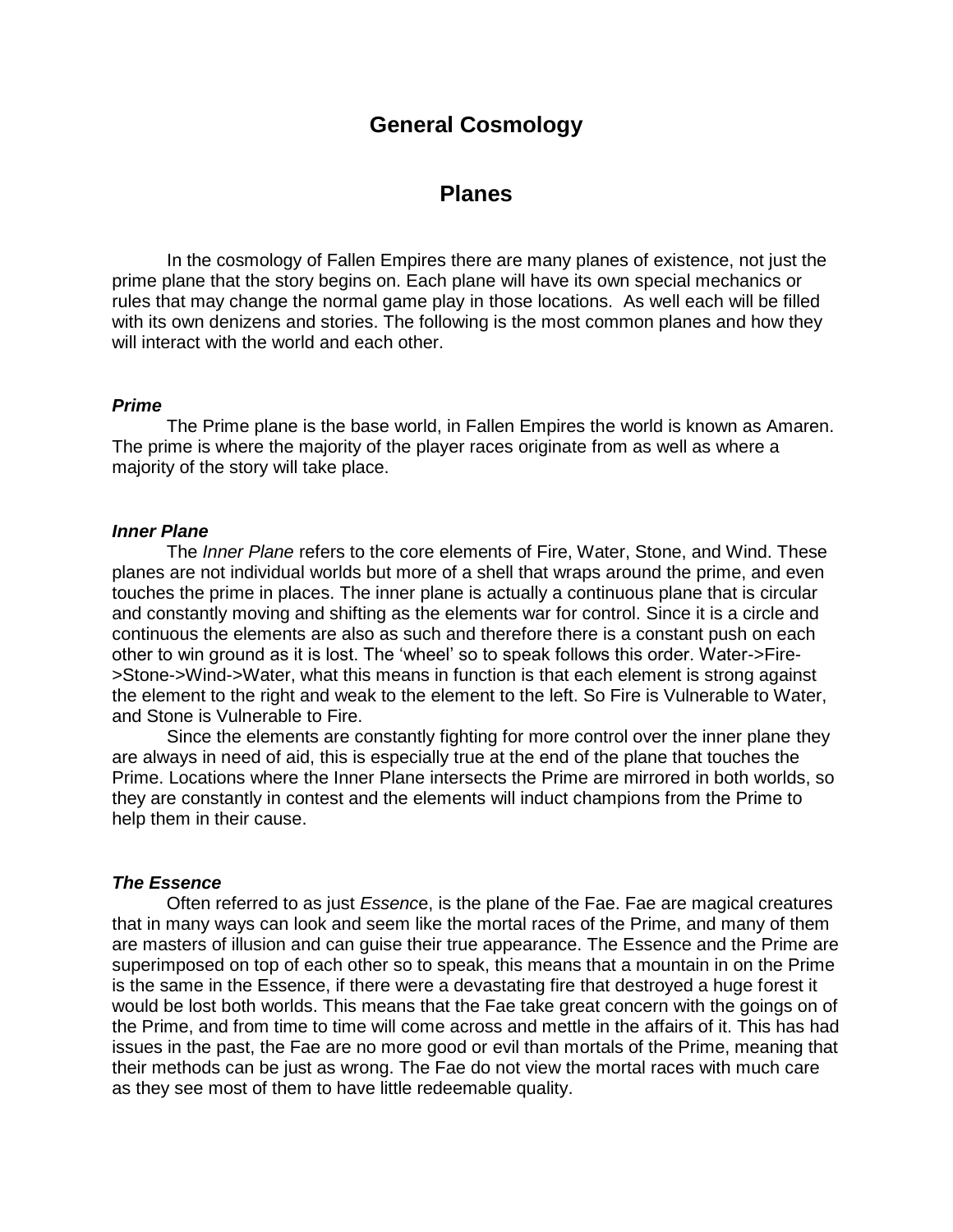# **Death and the Undead**

#### *The Void*

 Less of a real plane and more of place between them, the Void is where spirits slip when they become too weak to return to life, or fail to cross the River. It is said that there are ways to venture into the Void, though the perils of existing there are horrendous and that leaving is almost impossible.

#### *The River*

 Like the Void the River is less of a plane and more of something between them. When a person dies and their spirit flees their body it finds its way to the River, where all spirits are taken to their final rest. If a spirit is strong enough with help it can be pulled from the river and returned to life.

#### *Acheron*

 Often known as the Plane of Death, it is one of the outer planes in the cosmology, and often one of the more well-known ones. This is because of the Reality War, during which the Black Gates opened and the plane of death began to makes its move to overtake the Prime. Acheron is also the source of the magical path of *Shadow*, which deals with the creation of undead, and the destruction of the mortal form. Because of the corruption that fuels the plane almost no place on the Prime will allow the Undead of the use of *Shadow* magic. It is thought that the use of the magic strengthens the plane and corrupts the wielder. On top of that the Lords of Acheron are said to hold the power to dip into the *River*  and the *Void* and draw spirits from them and create the living dead to serve them.

## **Powers That Be**

 Like in most fantasy worlds there are old beings of supreme power, be them Gods or Dragons or Titans; and Fallen Empires is no different.

### *The Old Gods*

 Known of but seldom seen or heard. It is said that when everything began there were four beings that had their hands in the creation of all. They forged worlds and planes and the heavens but made no place for themselves in it. They do not call to be worshiped or revered, and as far as even the greatest scholar can prove have not taken part in the natural flow of existence past the creation, however the rumors of their influence are everywhere. It is recorded that the first gods that created the world placed in it their "children", beings of divine souls so that they could thrive, while many would still refer to them as Old Gods, they would be recorded by history as the Titans.

 *Keeper*- Represents Time- Often referred to as the Law of the multiverse, the ever steady hand that guides and keeps everything turning in the right direction.